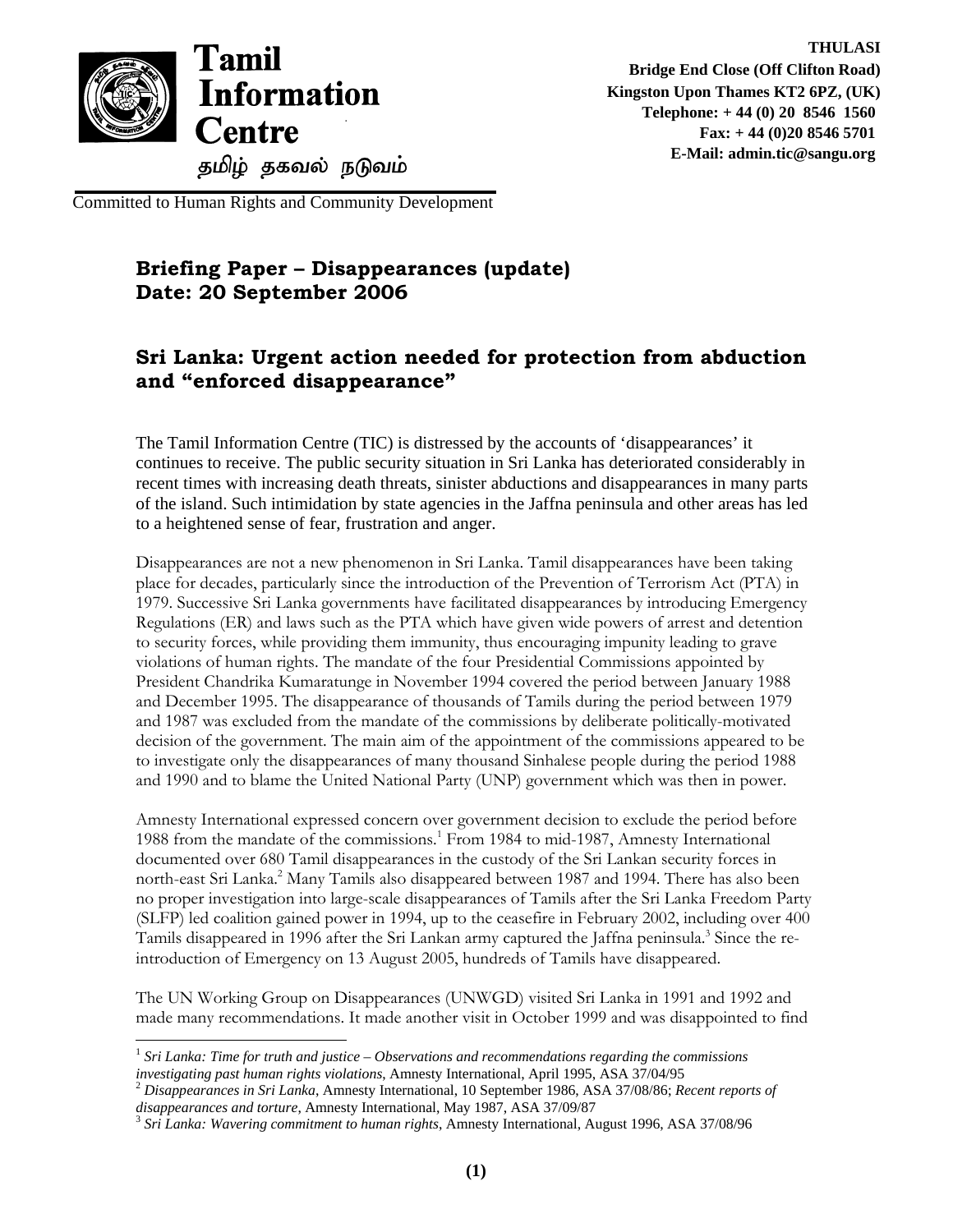that many of the recommendations had not been implemented. The UNWGD said that the PTA and the ER, which are rightly considered as the main reasons for the continuation of enforced disappearances, have not been abolished or brought in line with internationally accepted standards of human rights.<sup>4</sup> The UNWGD said in its report in December 2005 that of more than 12,278 cases of disappearances in Sri Lanka submitted to the government, 5,708 remain un-clarified. Of the 6,530 persons clarified by the Sri Lankan government, 6,444 are dead and 24 are in detention.<sup>5</sup>

The Presidential Commissions inquired into 37,662 of the 54,404 complaints of disappearances, which took place between January 1988 and December 1995 and found evidence of disappearance in 21,115 cases. No enquiries have been conducted into 16,742 cases of disappearances. No further action has been taken in the 21,115 cases where the commissions have recorded the names of the security force personnel responsible for the disappearances. Most of them continue to hold positions in the forces. The government's inaction has been matched by the irresponsible action of the body entrusted to protect human rights in Sri Lanka. The Sri Lanka Human Rights Commission (SLHRC) decided in mid-July 2006 that it will not hear 2,127 cases of disappearance passed on to it from the presidential commissions, 'unless special directions are received from the government, as findings will result in payment of compensation'.<sup>6</sup>

Since December 2005, the number of disappearances has increased dramatically in the north-east. Between December 2005 and 15 September 2006, 475 complaints were made to the SLHRC regarding missing persons or disappearances. Of this number, in 151 cases, either the person has been traced to security force custody or elsewhere. In 99 cases, arrests were witnessed by people, but security forces later denied the arrests or the relatives have not been able to find the place of detention. There is no information about 222 people. In most cases where people have been traced to security force detention centres or prisons, the relatives have not been issued with arrest receipts as required by the Presidential Directives.

Men, women, young and old persons are victims of disappearance, including teachers, students, local council workers, housewives and business owners. People have disappeared at their homes, while going to or returning from work, going shopping, visiting temples or homes of relatives and going to school. Several people who were seen at security force check points have not returned home.

There is also grave concern over the increasing number of abductions. The dreaded "white vans" without number plates, which is a hallmark of security force death squads, have been roaming several areas, including the north-east region and Colombo. Abductions by persons arriving in these white vans have been witnessed by people. A large number of people have been abducted in the Jaffna peninsula.<sup>7</sup> On 9 and 10 September 2006, seven Tamils were abducted in white vans in Jaffna. Many of the abductions in Jaffna have taken place during curfew imposed by the security forces.

-

<sup>4</sup> *Civil and political rights including the question of disappearances and summary executions*, Report dated 21 December 1999 submitted to the 56<sup>th</sup> session of the UN Commission on Human Rights, Working Group on Enforced or Involuntary Disappearances, E/CN.4/2000/64/Add.1, www.ohchr.org<br><sup>5</sup> Civil and political rights including the question of disappearances and summary executions, Report dated 27

December 2005 submitted to the  $62<sup>nd</sup>$  session of the UN Commission on Human Rights, Working Group on Enforced or Involuntary Disappearances, E/CN.4/2006/56, www.ohchr.org

<sup>6</sup> *Sri Lanka: The Human Rights Commission of Sri Lanka has stopped investigation into disappearance cases to avoid having to pay government compensation to victims*, Asian Human Rights Commission, 18 July 2006, AS-169-2006

<sup>7</sup> *Sri Lanka: White vans without number plates: the symbol of disappearances reappear*, 13 September 2006, AS-213-2006; *Sri Lanka: Another forced disappearance in Jaffna*, 19 September 2006, UA-310-2006, Asian Human Rights Commission – www.ahrchk.net